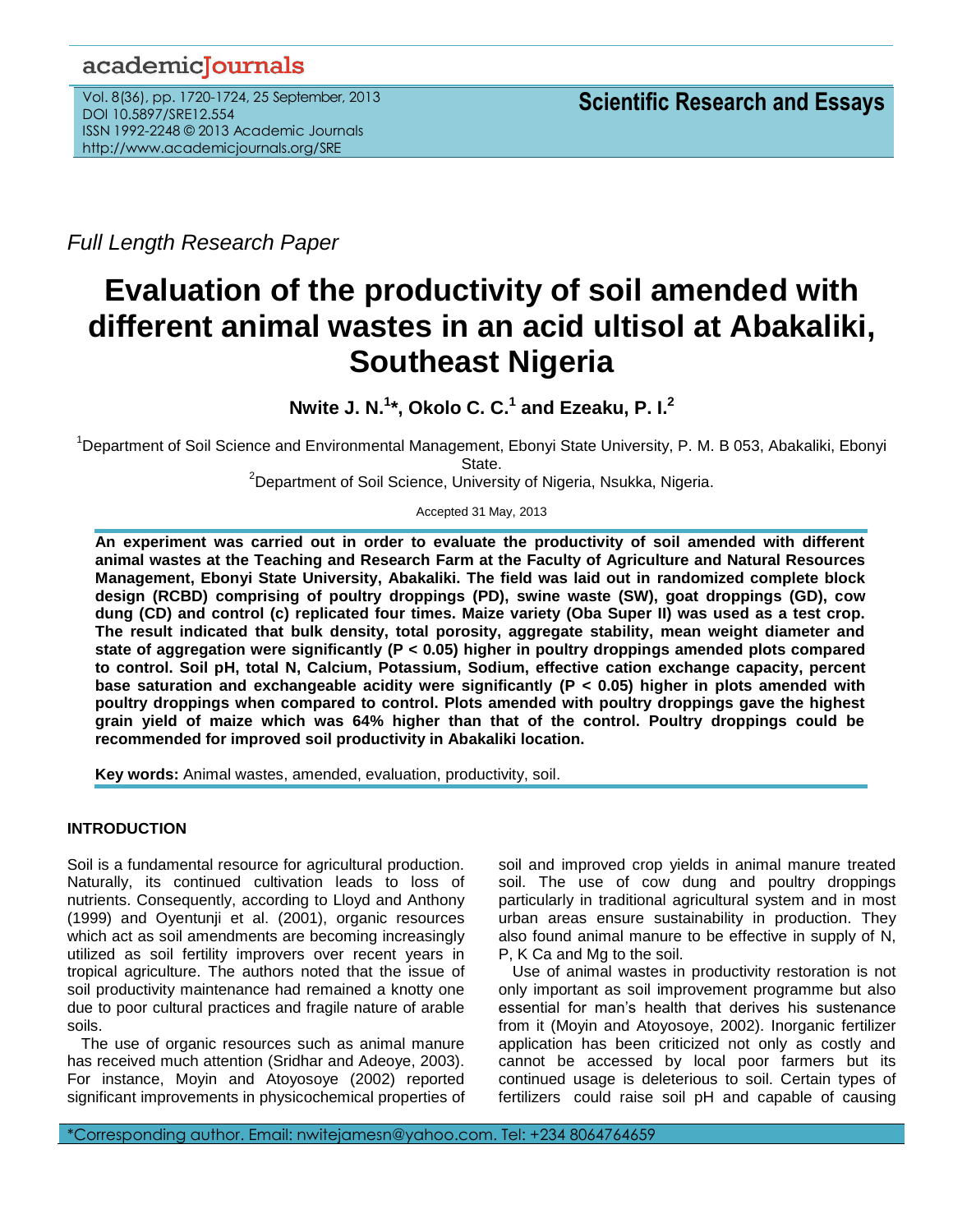environmental pollution. This scenario calls for more concerted effort at evolving a proper soil productivity restoration method that would be enduring. The objective of this work was to evaluate the productivity of soil amended with different animal wastes in Abakaliki.

#### **MATERIALS AND METHODS**

The experiment was carried out at the Teaching and Research Farm of the Faculty of Agriculture and Natural Resources Management, Ebonyi State University, Abakaliki. The area is located at latitude 06° 4N and longitude 08° 65'E in the derived savannah zone of Nigeria. The rainfall pattern of the area is bimodal (April to July) and (September to November) with a short spell in August popularly called "August break". The minimum annual rainfall is 1700 mm with maximum annual rainfall of 2000 mm. The mean annual temperature ranges from 27 to 31°C throughout the year. The relative humidity is high during rainy season reaching 80% (ODNRI, 1989) and declines to 65% in dry season. The soil is underlain by sedimentary rock derived from successive marine deposit. According to FDALR (1985), Abakaliki agricultural zone lies within Asu River and is associated with brown olive shales, fine grained sandstone and mudstone. The soil is unconsolidated to 1 m depth belonging to the order Ultisol classified as Typic Haplustult (FDALR, 1985).

#### **Field methods**

A land area of 0.02 ha was used for establishing the project. The site was cleared of existing vegetation with matchet and debris removed. Randomized complete block design (RCBD) was used in laying out the field. The plots measured 2 m  $\times$  2 m and were separated by 0.5 m space. There were five treatments replicated four times to give a total of twenty experimental plots. The beds were prepared by hoe. The animal wastes, applied at 12 t ha<sup>-1</sup>, each of poultry droppings, cow dung, swine waste, goat droppings and control were spread on the beds and later raked into the soil. They were allowed to age for two weeks. The animal wastes treatments were collected from Animal Science Department of Ebonyi State University, Abakaliki.

Oba Super II variety of maize (*Zea mays L*.) collected from Ebonyi State Agricultural Development Programme (EBADEP) Onuebonyi, Abakaliki was used as a test crop. The maize seeds were planted two per hole at a planting distance of 25 cm × 75 cm and 5 cm depth. Two weeks after emergence, they were thinned down to one per plant. Weak and those which did not germinate were replaced to give a total of 53,333 plants per hectare. Weeds were removed at 3-weekly interval till harvest.

#### **Soil sampling**

A composite soil sample was collected with soil auger at 0 to 30 cm depth while core samples were collected at 0 to 10 cm depth from the site before cultivation and treatment application. The sample was for pre-planting soil analysis. Core and auger samples were further collected from each plot at 0 to 10 cm and 0 to 20 cm depths respectively after planting. These samples were used for postplanting soil analysis.

#### **Laboratory methods**

Core samples were used to determine physical properties of soil. Bulk density was determined by Blake and Hartge (1986). Gee and

Baudor (1986) method was used to determine particles size distribution. Total porosity was by Obi (2000) method. Hydraulic conductivity determination was by Klute (1986). Mean weight diameter and state of aggregation were determined according to Kemper and Rosenau (1986). Gravimetric moisture content was done using Obi (2000) procedure.

The auger soil samples were dried, ground and passed through 2 mm sieve. Soil pH was determined in soil/water suspension ratio of 1:2..5 and values read with Peech pH meter (1965). Organic determination was by Nelson and Sommers (1982). Nitrogen was determined by semi- macro Kjeldahl method (Bremmer and Mulvancy, 1982). Available phosphorus determination was by using Bray 2 method as described in Page et al. (1982). Exchangeabele K, Ca, Mg and Na were extracted with 1 N ammonium acetate and amount of K, Ca and Na in filtrate determined using coning flame photometer. Magnesium was determined using atomic absorption spectrophotometer. Effective cation exchange capacity was determined by summation method of:

$$
\mathsf{ECEC} = \mathsf{TEB} + \mathsf{TEA}
$$

where ECEC- effective cation exchange capacity, TEB- total exchangeable bases and TEA- total exchangeable acidity.

Percent base saturation by %BS = 
$$
\frac{TEB \times 100}{ECEC}
$$

Exchangeable acidity was determined in KCL through displacement method.

#### **Agronomic data**

The cobs were harvested when the husks dried. They were dehusked and shelled and further dried.

#### **Data analysis**

The data collected from field and laboratory were subjected to ANOVA and significant means were separated using Fishers least significant difference (Steel and Torrie, 1980).

## **RESULTS AND DISCUSSION**

#### **Pre-planting soil properties**

Table 1 shows result of pre- planting soil analysis. The texture of the soil was sandy loam. The pH was strongly acidic (USDA-SCS, 1974). Available phosphorus was high (Landon, 1991) and nitrogen low (Landon, 1991). Soil organic carbon was low (Metson, 1967). Exchangeable calcium and magnesium dominated the exchange complex of soil. Percent base saturation recorded high value of 85%.

Table 2 shows nutrient composition of animal wastes used as amendments. The nutrient concentration was generally higher in the wastes than in soil. Nutrient composition of poultry droppings was higher relative to other animal wastes. Comparatively, the order of nutrient composition in the amendments was  $PD > SW > CD >$ GD. This could be attributed to the nutrients in the feed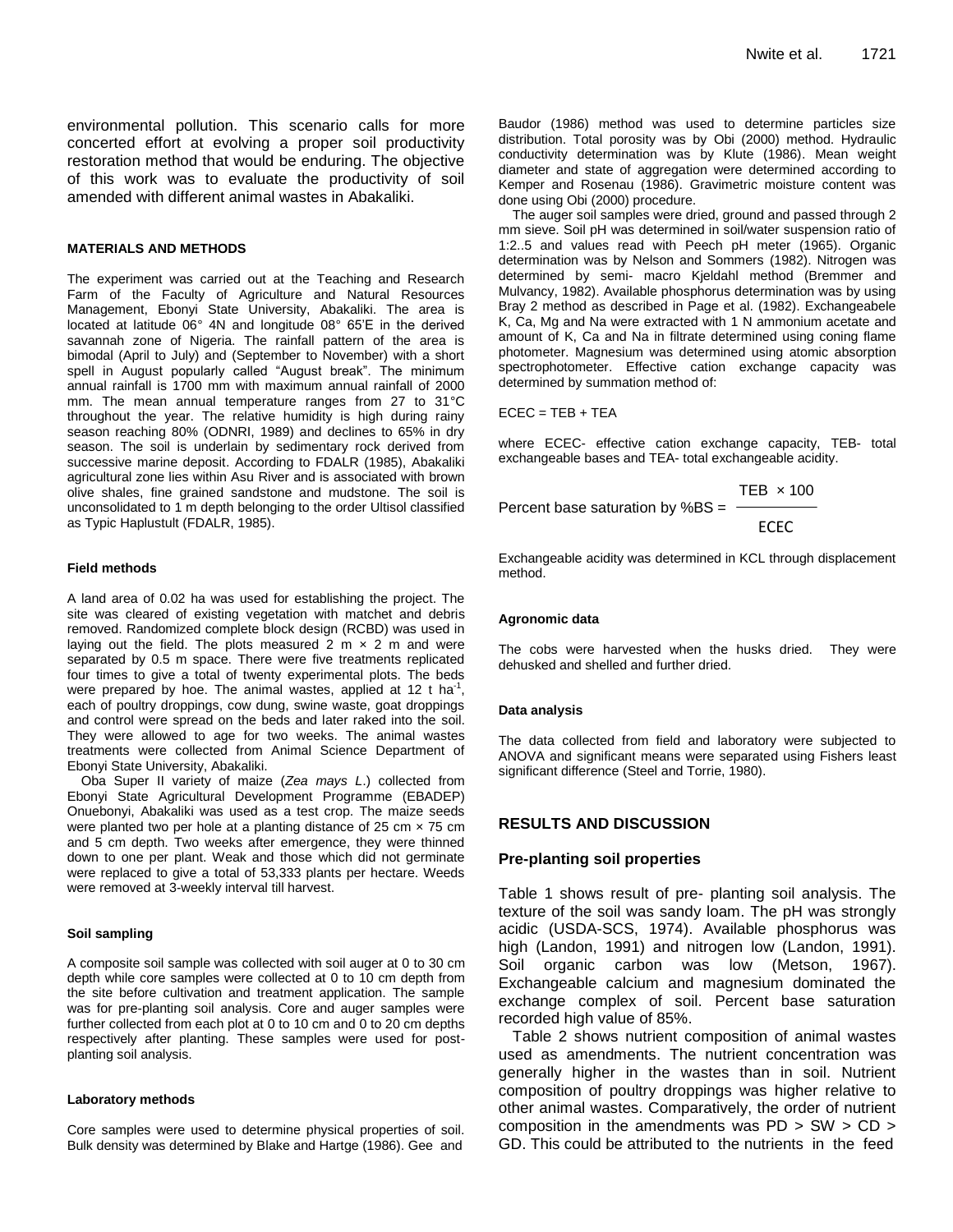| Table 1. Mean values of Soil properties prior to planting. |  |  |
|------------------------------------------------------------|--|--|
|------------------------------------------------------------|--|--|

| <b>Sand properties</b>                     | <b>Values</b> |
|--------------------------------------------|---------------|
| Sand $(kg^{-1})$                           | 780           |
| Silt $(kg^{-1})$                           | 130           |
| Clay $(kg^{-1})$                           | 90            |
| $pH(H_20)$                                 | 4.7           |
| Available phosphorus (mgkg <sup>-1</sup> ) | 23.6          |
| Nitrogen (%)                               | 0.11          |
| Organic carbon (%)                         | 1.07          |
| Calcium (mol $kg^{-1}$ )                   | 4.0           |
| Magnesium (mol $kg^{-1}$ )                 | 2.8           |
| Potassium (mol kg-1)                       | 0.31          |
| Sodium (mol $kg^{-1}$ )                    | 0.29          |
| Base saturation (%)                        | 85            |
| Exchangeable acidity (mol $kg^{-1}$ )      | 1.28          |

**Table 2.** Nutrient composition of animal wastes.

| <b>Nutrient</b>                            | PD   | CD   | SW   | GD   |
|--------------------------------------------|------|------|------|------|
| Organic carbon (%)                         | 16.0 | 8.0  | 13.1 | 5.2  |
| Nitrogen (%)                               | 2.10 | 1.60 | 2.00 | 1.80 |
| Available phosphorus (mgkg <sup>-1</sup> ) | 2.18 | 0.75 | 0.70 | 2.10 |
| Organic matter (%)                         | 28.8 | 13.5 | 24.2 | 10.9 |
| Calcium (%)                                | 6.2  | 4.2  | 6.1  | 3.2  |
| Magnesium (%)                              | 2.00 | 2.00 | 2.10 | 1.30 |
| Potassium (%)                              | 3.3  | 0.65 | 0.60 | 0.40 |
| Sodium (%)                                 | 0.70 | 0.32 | 0.40 | 0.24 |
| C.N                                        | 8.0  | 4.3  | 6.8  | 2.6  |

PD – Poultry droppings, CD – Cow dung, SW – Swine waste, GD – Goat droppings, C N – Carbon- Nitrogen ratio.

and food of the animals (Mbah, 2004).

# **Chemical and physical properties of soil following organic amendment**

Table 3 shows physical properties of soil after amendment with different animal wastes. The texture remained sandy loam. Obi (2000) noted that texture was a permanent property of soil and did not change after cultivation. The high content of sand could be attributed to parent material. According to FDALR (1987) sand content of the soil in south-eastern region is a characteristics of sand formed on unconsolidated coastal plain and sandstones from Asu River. Texture has good relationship with nutrient storage, water retention and porosity (Foth and Turk, 1972).

Bulk density of control was significantly (P< 0.05) higher (1.62) relative to different treatment of animal wastes. This could be due to the low organic carbon recorded in control plots (Table 4) which resulted to increased bulk density and reduced bulk density in

animal wastes treated plots. Valpassos et al. (2001) had observed that animal wastes treatment led to reduction in bulk density. The total density, hydraulic conductivity, mean weight diameter and state of aggregation except gravimetric moisture content of control were significantly (P < 0.05) lower compared with plots receiving different animal wastes treatment. The increased organic carbon and reduced bulk density (Tables 3 and 4) in animal wastes amended plots could have been responsible for the positive result obtained in these parameters. Mbah and Mbagwu, (2006) observed that animal waste application increased total porosity of soil. Werner (1997) reported increase in total porosity as a result of low bulk density. Many researchers (Adesodun and Ojeniyi, 2005; Edmeades, 2003; Costa et al., 1991; Wagner et al., 2007) have attributed improved hydraulic conductivity, mean weight diameter and state of aggregation to amendment of animal wastes which supplied organic carbon to the soil. Gravimetric moisture content of animal wastes amended plots was not significantly different from control. However, the values were generally higher in different animal wastes treatment relative to control. This improvement could be due to increase in total porosity and low bulk density in animal wastes treatment (Table 3). Poultry droppings amended plots gave significantly (P < 0.05) higher (39.10) hydraulic conductivity than other animal wastes amendment. Similarly, poultry droppings treatment showed a significant (P < 0.05) higher effect on total porosity, hydraulic conductivity, mean weight diameter, and state of aggregation compared to other animal wastes application.

Chemical properties of the soils following amendment with different animal wastes are shown in Table 4. The pH of different animal wastes amendment was significantly ( $P < 0.05$ ) higher than that of the control. The pH values except poultry droppings amended plots remained strongly acidic (USDA-SCS, 1974) in all the treatments. Poultry droppings and goat droppings amendment significantly  $(P < 0.05)$  increased total nitrogen relative to control, swine waste and cow dung treatments. Furthermore, total N values in animal wastes amended plots were generally higher (Poultry droppings 0.14%, cow dung 0.12%, swine waste 0.11% and goat droppings 0.11%) than in the control (0.10%). Poultry droppings have high total N (Macrere and Kumbi, 2001) that increased soil productivity than other animal wastes. Percent organic carbon and available phosphorus of different animal wastes were not significantly (P >0.05) different from control. However, they were respectively higher when compared with the control plots. This observation is supported by findings of Awodun et al. (2007) and Adesodun et al. (2003) that high percent organic carbon and available phosphorus were obtained from animal wastes amendment. Poultry droppings recorded better pH, percent organic carbon, total nitrogen and available phosphorus in line with Adesodun et al. (2003) report that these parameters were increased by the treatment.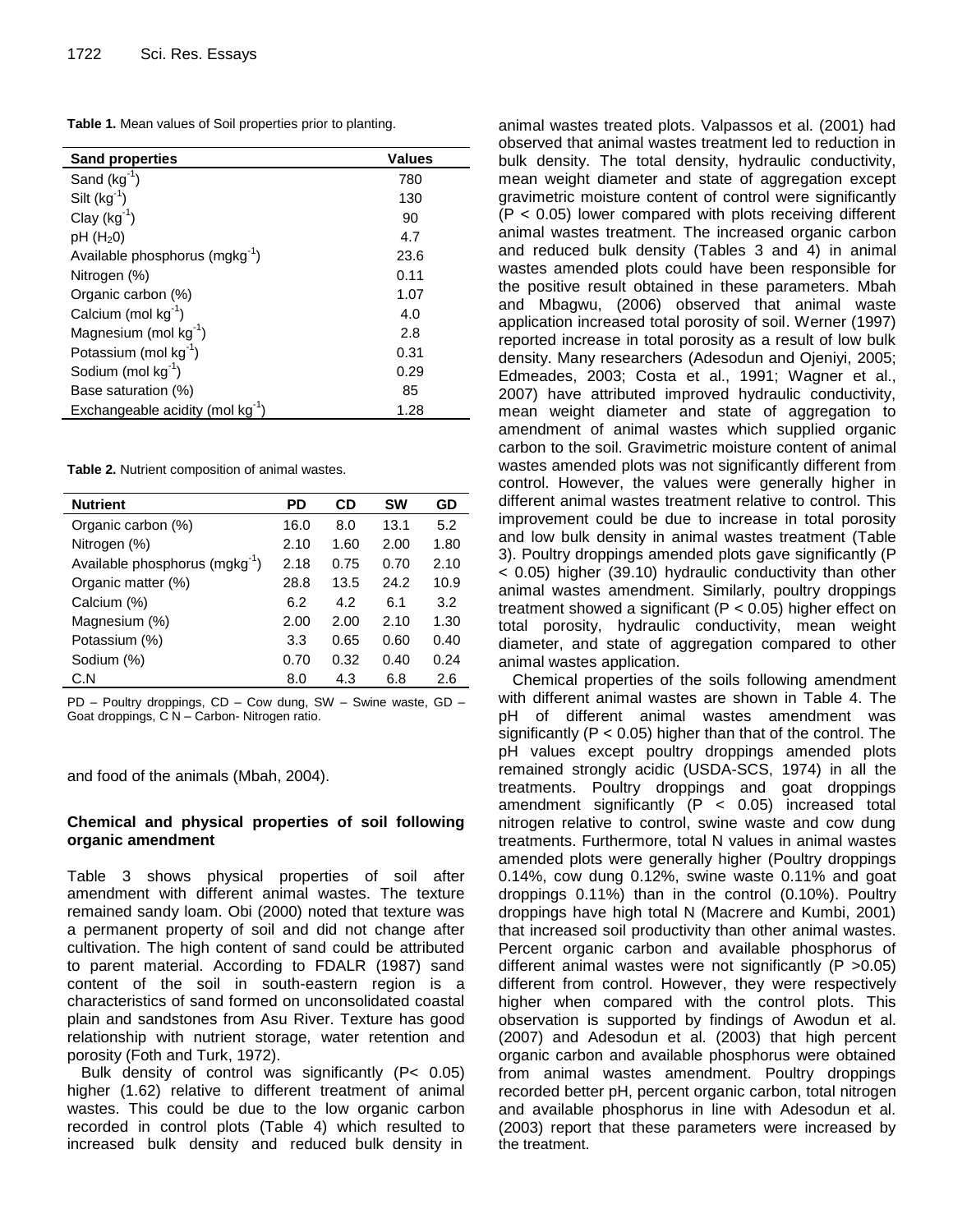|  | Table 3. Physical properties of soil following amendment. |
|--|-----------------------------------------------------------|
|--|-----------------------------------------------------------|

|                  | Sand        | Silt                   | Clay        |           | <b>BD</b>   | ΤP  | <b>GMC</b> | НC                   |         |             |
|------------------|-------------|------------------------|-------------|-----------|-------------|-----|------------|----------------------|---------|-------------|
| <b>Treatment</b> | $(mg kg-1)$ | (mg kg <sup>-1</sup> ) | $(mg kg-1)$ | Texture   | -3.<br>(mgm | (%) | (%)        | (Cmh <sup>-1</sup> ) | MWD (%) | <b>SA %</b> |
| C                | 750         | 150                    | 100         | <b>SL</b> | 1.62        | 39  | 11.4       | 19.03                | 1.84    | 2.47        |
| <b>PD</b>        | 730         | 170                    | 100         | SL        | 1.45        | 45  | 14.1       | 39.10                | 2.50    | 3.98        |
| <b>CD</b>        | 760         | 140                    | 100         | -SL       | 1.47        | 44  | 14.0       | 30.94                | 2.36    | 3.46        |
| SW               | 700         | 170                    | 130         | SL        | 1.51        | 43  | 13.1       | 34.08                | 2.39    | 3.61        |
| GD               | 730         | 170                    | 100         | -SL       | 1.52        | 43  | 12.4       | 27.26                | 2.26    | 3.29        |
| FLSD (0.05)      |             |                        |             |           | 0.08        | 3.2 | ΝS         | 5.75                 | 0.16    | 0.33        |

C-control, PD – Poultry droppings, CD- Cow dung, SW- Swine waste, GD- Goat droppings, Bd-bulk density, TP-total porosity, GMC-gravimetric moisture content, HC– hydraulic conductivity, MWD- mean weight diameter, SA- state of aggregation.

**Table 4.** Chemical properties of soil following amendment with different animal wastes.

| <b>Treatment</b> | pH(H <sub>2</sub> 0) | ОС<br>(%) | ΤN<br>(%) | Ρ<br>$(mgkg^{-1})$ | Сa  | Mg  | K    | <b>Na</b><br>(Cmolkg <sup>-1</sup> ) | <b>ECEC</b> | ΕA   | %BS |
|------------------|----------------------|-----------|-----------|--------------------|-----|-----|------|--------------------------------------|-------------|------|-----|
| C                | 5.1                  | 1.05      | 0.10      | 25.60              | 4.2 | 2.5 | 0.31 | 0.29                                 | 8.51        | 1.20 | 85  |
| <b>PD</b>        | 6.0                  | 1.76      | 0.14      | 29.65              | 6.1 | 3.5 | 0.40 | 0.35                                 | 11.13       | 0.90 | 92  |
| CD               | 5.7                  | 1.40      | 0.12      | 28.24              | 5.1 | 2.9 | 0.31 | 0.30                                 | 9.78        | 0.90 | 90  |
| <b>SW</b>        | 5.6                  | 1.62      | 0.11      | 28.30              | 4.7 | 2.9 | 0.36 | 0.32                                 | 9.45        | 0.88 | 91  |
| GD               | 5.5                  | 1.52      | 0.11      | 27.79              | 5.1 | 3.0 | 0.34 | 0.31                                 | 10.06       | 1.01 | 90  |
| FLSD (0.05)      | 0.1                  | ΝS        | 0.02      | ΝS                 | 0.8 | 0.3 | 0.04 | ΝS                                   | 0.91        | 0.11 | 2.0 |

C- Control, PD – Poultry droppings, CD – Cow-dung, SW – Swine waste, GD – Goat droppings, OC- percent organic carbon, TN- percent total nitrogen, P- available phosphorus, EA- exchangeable acidity, ECEC – effective cation exchange capacity BS- percent base saturation.

**Table 5.** Grain yield of maize.

| <b>Treatment</b>  | Grain yield of maize (tha <sup>-1</sup> ) |
|-------------------|-------------------------------------------|
| Control           | 0.61                                      |
| Poultry droppings | 1.66                                      |
| Cow dung          | 0.74                                      |
| Swine waste       | 1.07                                      |
| Goat droppings    | 0.66                                      |
| FLSD (0.05)       | ΝS                                        |

The exchangeable cations of calcium, magnesium and potassium, effective cation exchange capacity and percent base saturation were significantly ( $P < 0.05$ ) higher in different animal wastes amendment, respectively. Calcium (6.1 Cmolkg<sup>-1</sup>), magnesium (3.5 Cmolkg<sup>-1</sup>), potassium (0.40 Cmolkg<sup>-1</sup>), ECEC (11.3 Cmolkg<sup>-1</sup>) and BS% (92) were significantly (P <  $0.05$ ) higher in poultry droppings treatment than in other animal wastes treated plots. Significantly  $(P < 0.05)$  higher exchangeable acidity was obtained in control (1.20 Cmolkg<sup>-1</sup>), and goat droppings (1.01 Cmolkg<sup>-1</sup>) amended plots relative to amendments of other animal wastes.

Animal manure contain substantial amount of calcium, magnesium and potassium (Moyin and Atoyosoye, 2002; Hue and Licudine, 1999). Adeniyi and Ojeniyi (2005) stated that poultry dropping increased potassium content of soil compared to inorganic manures. The high exchangeable acidity in control (1.20 Cmolkg<sup>-1</sup>) and goat droppings treatment (1.01 Cmolkg<sup>-1</sup>) could be attributed to high presence of  $Al^{3+}$  in soil in those plots receiving the treatment relative to other animal wastes amendment. Lavelle et al. (1993) as corroborated by Adeniran (2003) noted that animal wastes decreased exchangeable acidity by removal of Al<sup>3+</sup> from soil exchange site. Nonga (2001) reported that application of poultry droppings significantly increased effective cation exchange capacity and percent base saturation, respectively.

### **Grain yield of maize**

Grain yield of maize was not significantly  $(P > 0.05)$ affected by different animal wastes treatment. Nevertheless, higher grain yield of maize was obtained in poultry droppings amendment than in other animal wastes amended plots. The decreasing order of grain yield was  $PD > SW > CD > GD > C$  corresponding to 1.66, 1.07, 0.74, 0.66 and 0.61 (Table 5). This result is a reflection of higher nutrient in poultry droppings released to the soil to increase its productivity. Moyin (2002) and Olayinka (1990) reported increased grain yield of maize in poultry droppings treatment relative to other animal